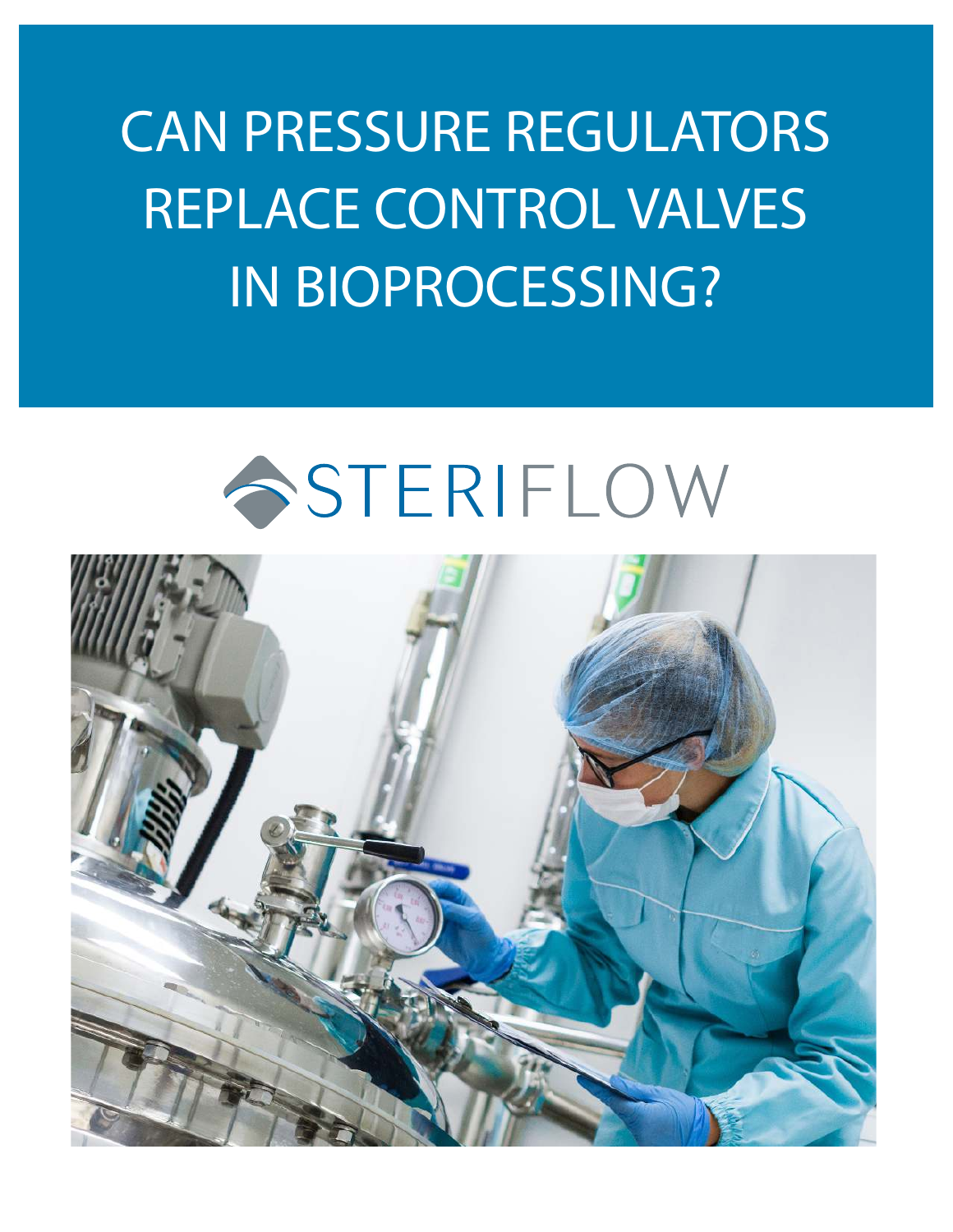# CAN PRESSURE REGULATORS REPLACE CONTROL VALVES IN BIOPROCESSING?

The production of bio-pharmaceuticals is an extremely delicate bio-process and any change to that process that occurs too rapidly can potentially destroy a batch worth millions of dollars. Therefore, it is critical that any necessary adjustments to the process be performed under precise pressures and flow rates. The introduction of high-purity gases for a variety of reasons would be one such adjustment. Traditionally, these gases have been added using a control valve. However, control valves require air or electric power to operate, either internal or external

sensing of the system being controlled and, in many cases, a complex distributed control system to adjust the control valve's positioner based on system response.

Is there a simpler solution? What are the differences between a control valve and a pressure regulator? What are processes or applications where a pressure regulator could be used instead of a control valve? And, finally, what are the advantages of doing this?

Let's explore this further.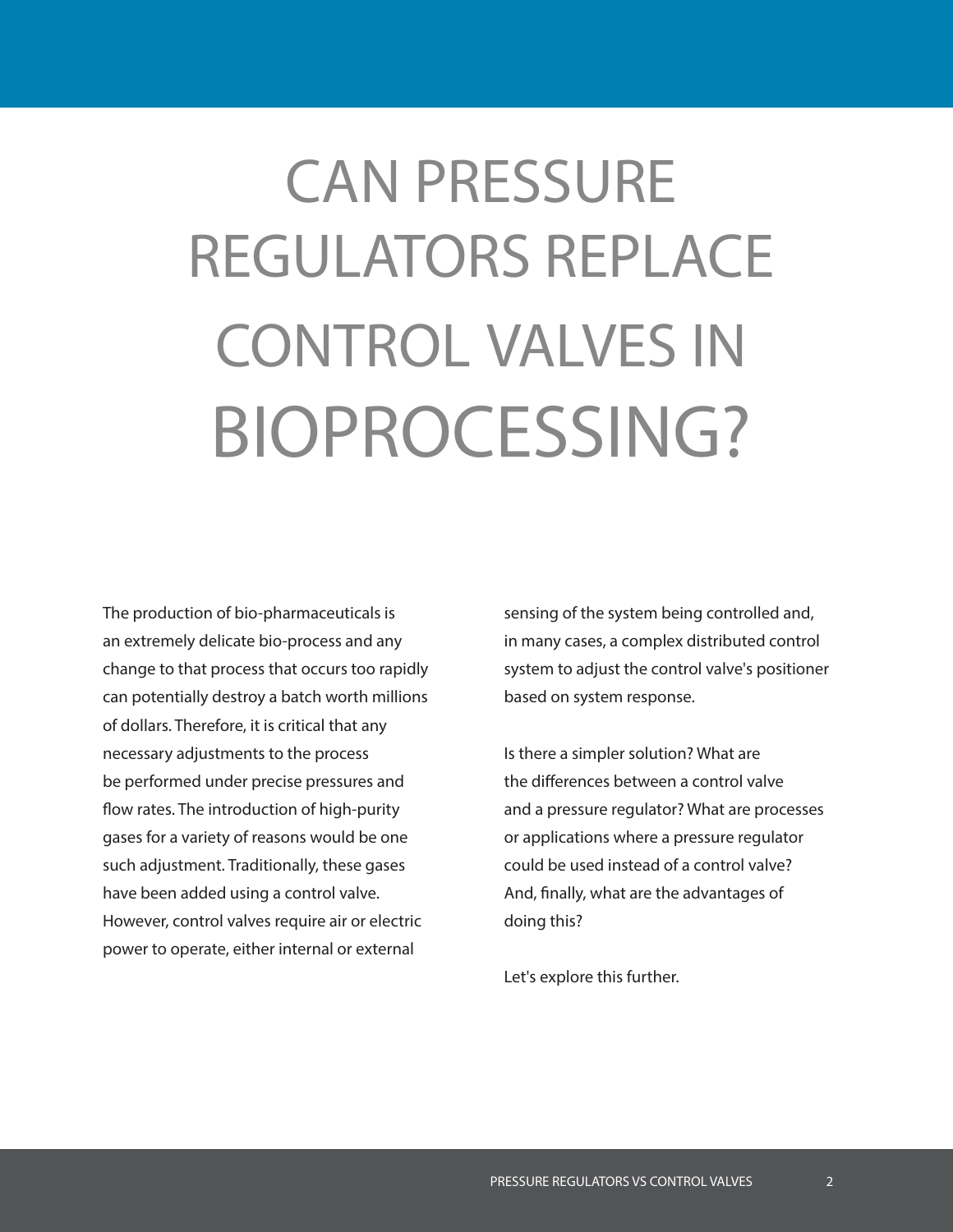## HOW PHARMACEUTICALS ARE MANUFACTURED

Traditionally, pharmaceuticals used to treat various ailments were low-molecular-weight molecules that were relatively easy to synthesize from known compounds. For example, ibuprofen (Figure 1), an overthe-counter pain medicine used to treat rheumatoid arthritis, was originally produced using the Boots' synthesis method, patented by the original manufacturer, to produce

the drug from the compound 2-mthylpropylbenzene, which can be made from compounds separated from crude oil.

Figure 1. Simple structure of ibuprofen



Advances in science and medicine have let to alternatives to these traditionally made pharmaceuticals through bioprocessing. Bioprocessing uses organisms or their components to carry out enzymatic reactions or to manufacture products. This is how pharmaceuticals are made. Biopharmaceuticals are high-molecular-weight molecules manufactured in, extracted from, or semi-synthesized from biological sources such as mammalian cells. Etanercept (Figure 2), sold under the trade name Enbrel, also used to tread rheumatoid arthritis, is one such biopharmaceutical. It is produced in a bioreactor rather than through synthesis.

Figure 2. Complex structure of etanercept

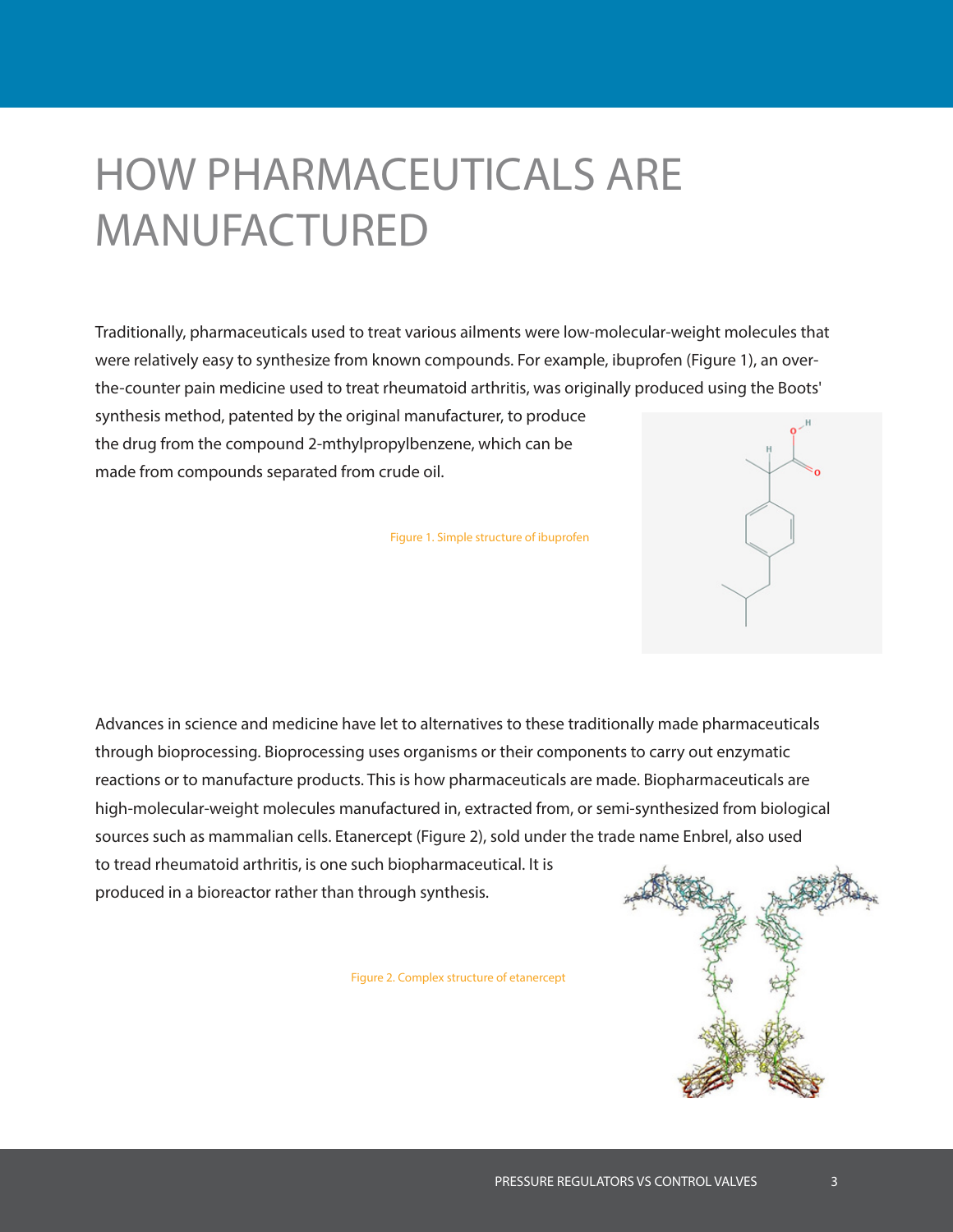### EQUIPMENT

Bioprocessing typically requires the following components: an energy source (such as glucose), nitrogen, buffers (to control pH, for example) vitamins, growth factors and inorganic salts to create an environment for living cells to grow and thrive. Bioprocessing environments require precise control of factors such as temperature, pH, oxygen, nutrients and contamination. Controlled environments such as this can start out as simple shake or spinner flasks, until a suitable concentration is grown and then the cells are transferred to a bioreactor. Cells are then put through a process in the controlled environment that forces them to produce the desired proteins. These proteins are what the downstream process harvests as our biopharmaceutical.

There are many types of bioreactors including bubble column reactors, airlift bioreactors and filtration-cell recycling bioreactors. Stirred tank bioreactors are the most common. Typically, these bioreactors already have a significant number of ancillary systems and equipment. Adding the necessary support equipment for a control valve may be undesirable for financial reasons and/or to prevent the need for additional penetrations into the clean environment for air lines and sensors.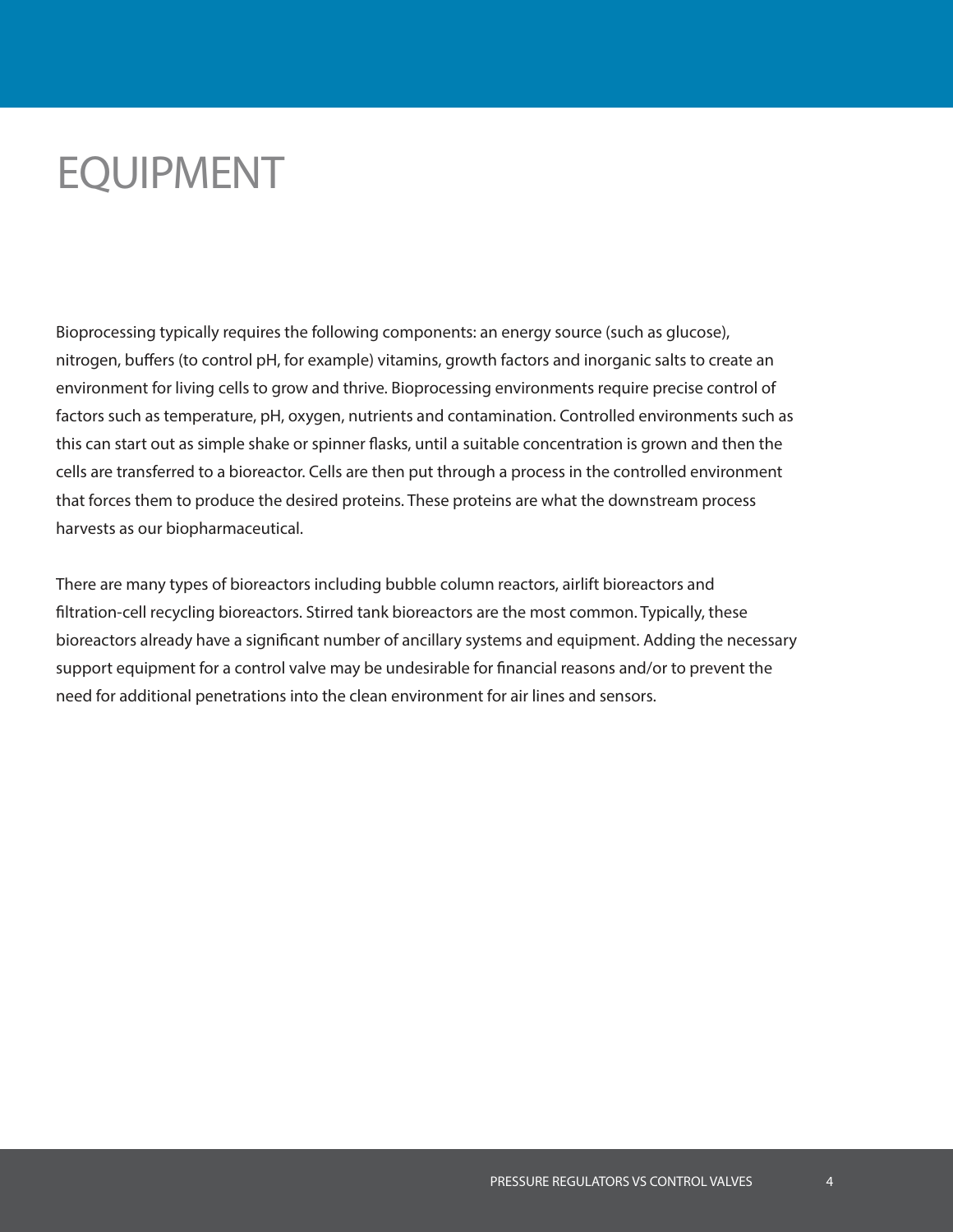### UNDERSTANDING THE **DIFFERENCES**

Bioreactors use high-purity gases for many purposes. Can a regulator be used instead to control flow of these gases? Understanding the differences between a control valve and a regulator is crucial to answering this question. From an operational standpoint, the main difference between a control valve and a regulator is that a control valve requires system sensing, external electric or air power, and perhaps a complex control system, while a regulator is driven by and responds directly to system pressure without the need for any sensor or external power.

For a control valve, first a process control variable (such as temperature, pressure, flow, level, etc.) is measured by a sensor or transmitter and then sent to a programmable logic controller (PLC). The PLC is responsible for interpreting how the valve should respond to a deviation from the predetermined set-point value of the control variable. The PLC sends a signal to the valve actuator to close or open the valve in order to return to the set point.

In a regulator (Figure 3), the pressure of the controlled process fluid exerts a force against a diaphragm-spring arrangement. Using the equation for pressure, which is p = F/A, we can rearrange and show that the force from the spring on the diaphragm is equal to system pressure times the area of diaphragm. Using Hooke's Law we then know the force of a spring is equal to -kx, where k is a constant factor characteristic of the spring and x is the amount the spring is stretched or expanded.



Figure 3. Sanitary Pressure Regulator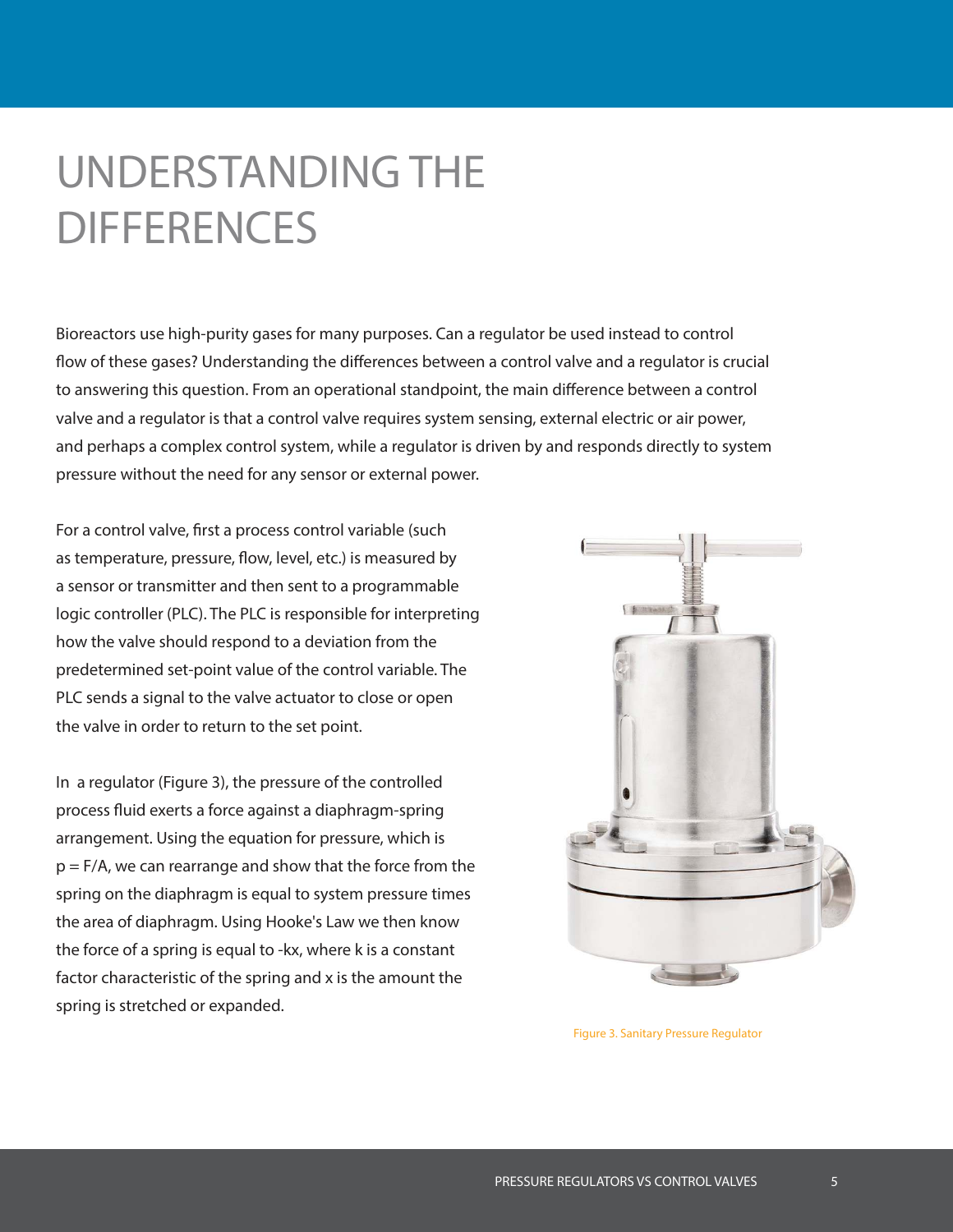Therefore, it creates a force balance between system pressure and spring force. This causes the flow area of the regulator to change, allowing more or less process fluid to flow.

$$
P_{\rm sys} = F_{\rm s} / A_{\rm p}
$$

where

 $P_{sys}$  = the system pressure

 $F_{s}$  $F_s$  = the force on the regulator diaphragm

 ${\sf A}_{_{\rm D}}$  = the area of the regulator diaphragm

Rearranging to get  $F_s$ 

 $F_s = P_{sys}A_p$ 

Because of the spring constant, k:

 $F_s$  = kx

where x is the displacement of the diaphragm

Therefore

$$
P_{\text{SYS}}A_{\text{D}} = kx
$$

Pressure regulating valves manipulate flow to control pressure. Because of the force balance mentioned above, regulators respond instantly to pressure changes and therefore have a faster response than control valves. Good applications for using a pressure regulating valve include gas overlay of a cell culture or protein mixture, moving fluids into or out of a process, sparging (bubbling gas up through) a process, lyophilization (free drying) and, on newer systems, inflation of single-use disposable (SUD) bags.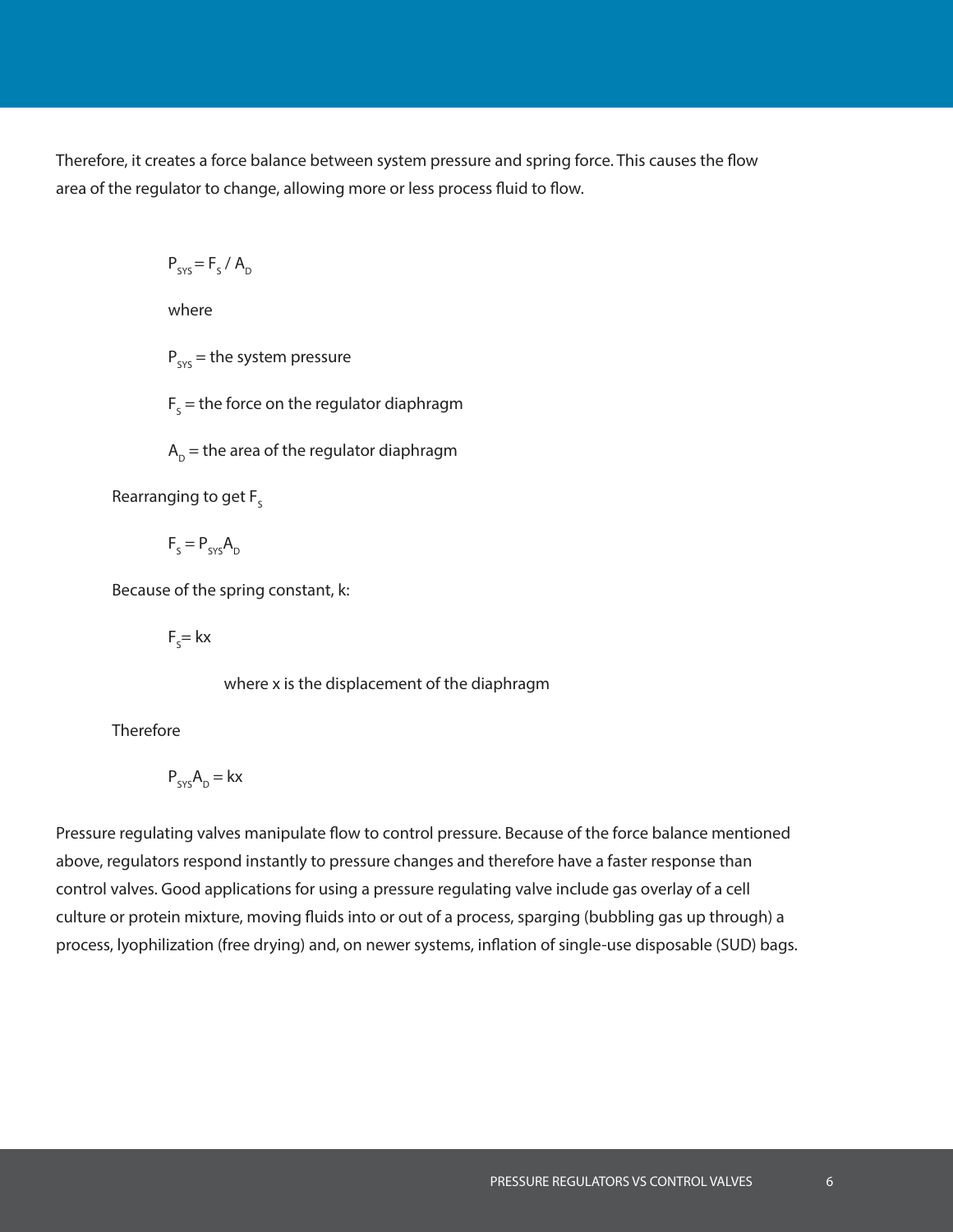## CHOOSING THE RIGHT SOLUTION

Factors that can affect a pressure regulator's sensitivity are diaphragm area, diaphragm material, orifice size and spring rate. Flow (Cv) through a valve can be affected by orifice size, plug shape and material, and stroke.

Innovative manufacturers have optimized these factors for use on high-purity gas systems. Use of pressure regulators instead of control valves provides the following advantages:

- Compact size. This not only makes them more affordable, but it decreases the install volume. Install volume can be particularly important on compact skids or small bioreactors.
- Low-Flow control. By optimizing the plug geometry and size relative to the orifice of the valve, very precise low flow rates can be obtained.
- No external connections. Eliminates additional leak points, make the product more compact, eliminates additional ancillary systems and penetrations into clean rooms where systems are located.
- Low-Pressure control. The relatively large diaphragm provides a high level of sensitivity in a small unit, allowing for control of very low pressure.
- Lower cost. Not only does the simplicity of a pressure regulator mean lower cost, but also using a regulator eliminates the need for a control system of any kind.

Manufacturers are helping pharmaceutical companies develop smart, simple solutions that also help reduce costs.